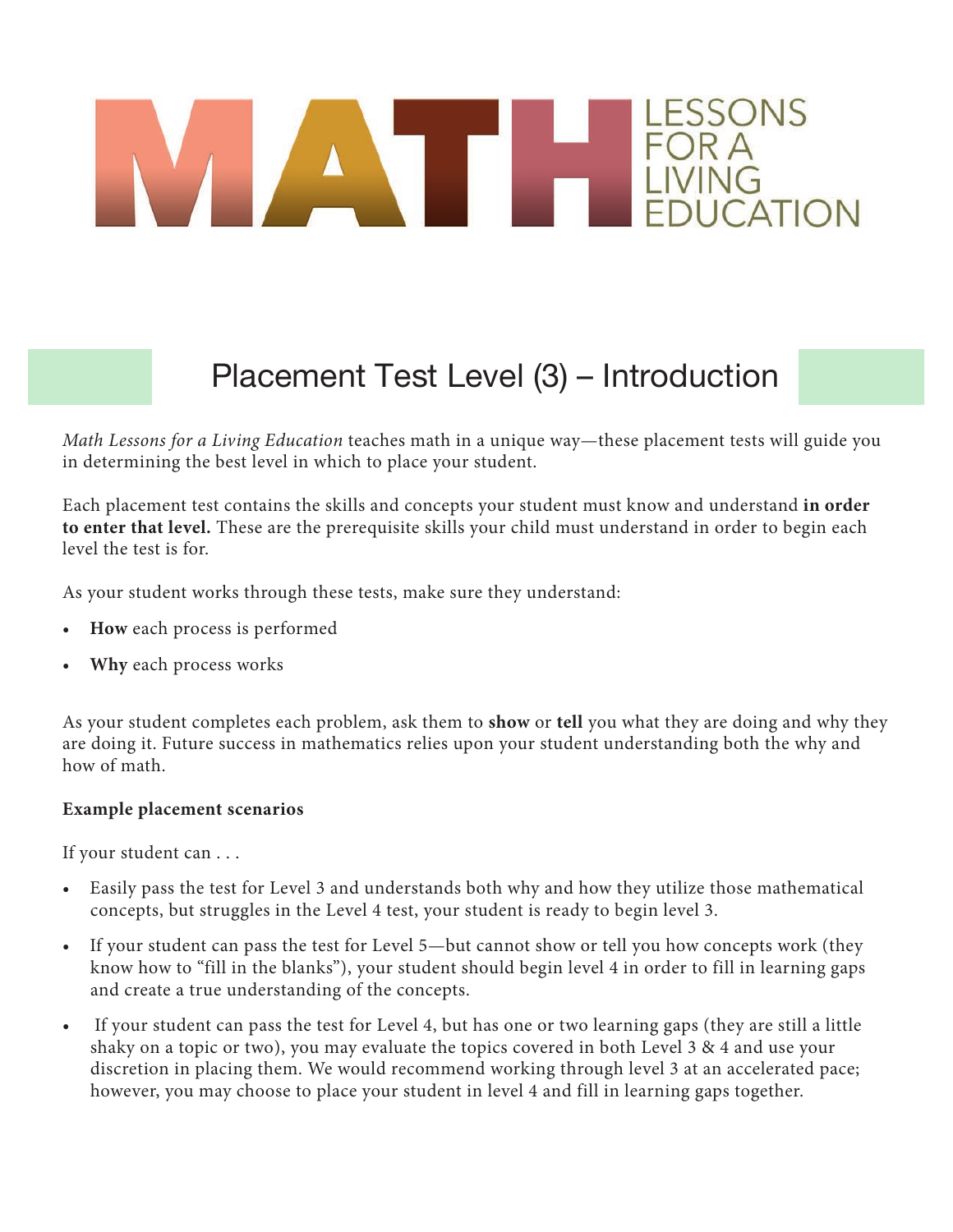# Level 3 Placement Test

This placement test assesses your student's readiness to begin *Math Lessons for a Living Education Level 3*. Please discuss any missed problems with the student in order to understand the reason that he or she missed them. Instructions for grading are at the beginning of each section. **If your student completes this test and understands the concepts, they are prepared to begin** *Math Lessons for a Living Education Level 3*.

**Section one:** (The student should make no more than 2 mistakes on each of these points.)

**Point 1:** Fill in the chart correctly.

|       | Thousands Hundreds | lens | Ones |
|-------|--------------------|------|------|
| 6,011 |                    |      |      |
| 792   |                    |      |      |
| 4,009 |                    |      |      |
| 8,178 |                    |      |      |
| 2,060 |                    |      |      |

**Point 2:** Look at the numbers in the chart above. Color each even number, green. Color each odd number, blue.

**Point 3:** What numbers do odd numbers end in? \_\_\_\_\_\_\_\_\_\_\_\_\_\_\_\_\_\_\_\_\_\_\_\_\_\_\_\_\_\_\_\_\_\_\_\_\_\_\_\_\_

What numbers do even numbers end in? \_\_\_\_\_\_\_\_\_\_\_\_\_\_\_\_\_\_\_\_\_\_\_\_\_\_\_\_\_\_\_\_\_\_\_\_\_\_\_\_\_\_\_\_\_\_\_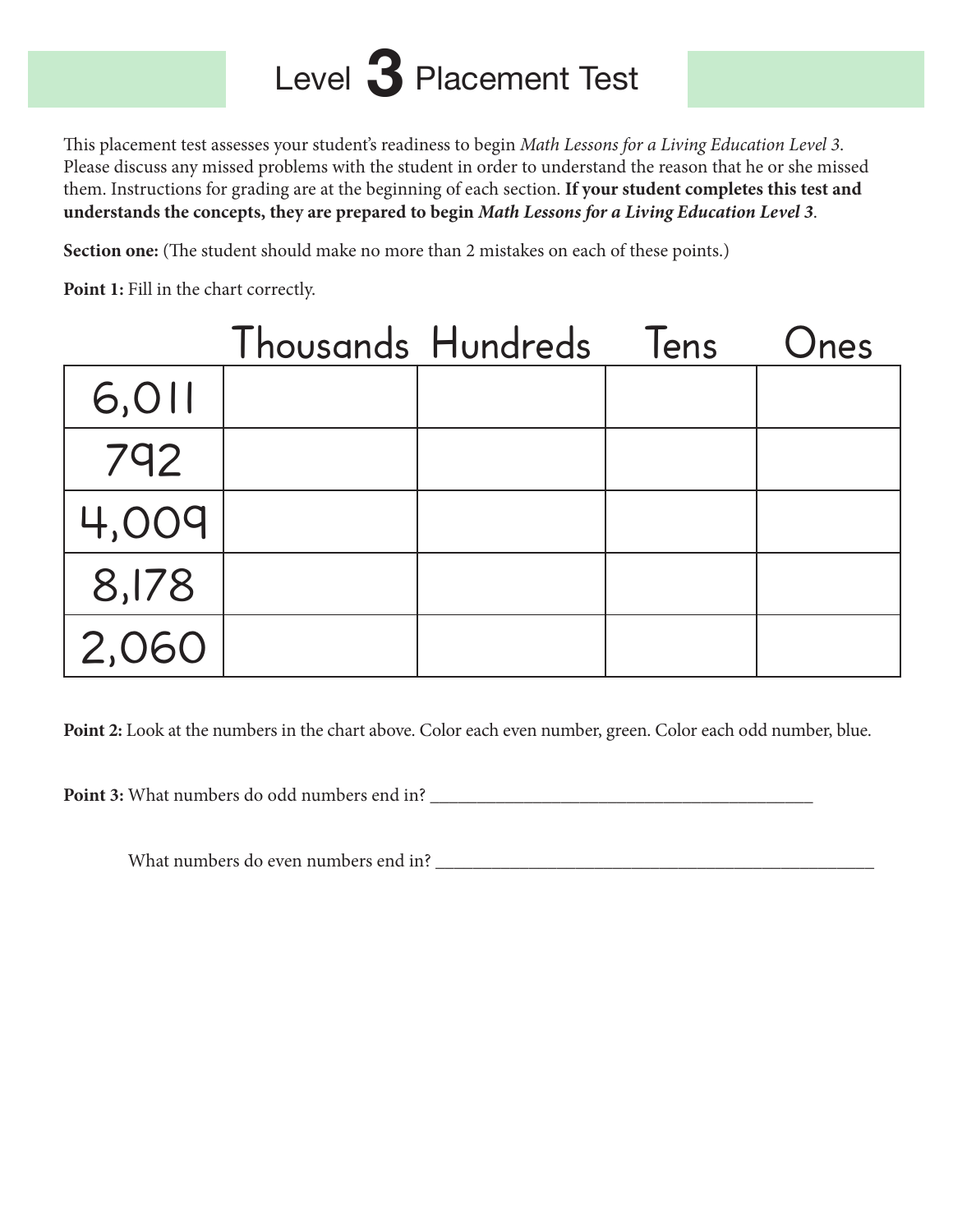## Level 3 Placement Test continued

Section two: (The student should make no more than 2 mistakes on each of these points.)

Point 1: Write the correct time shown on each clock.



Point 2: Count the money and write the correct amount.





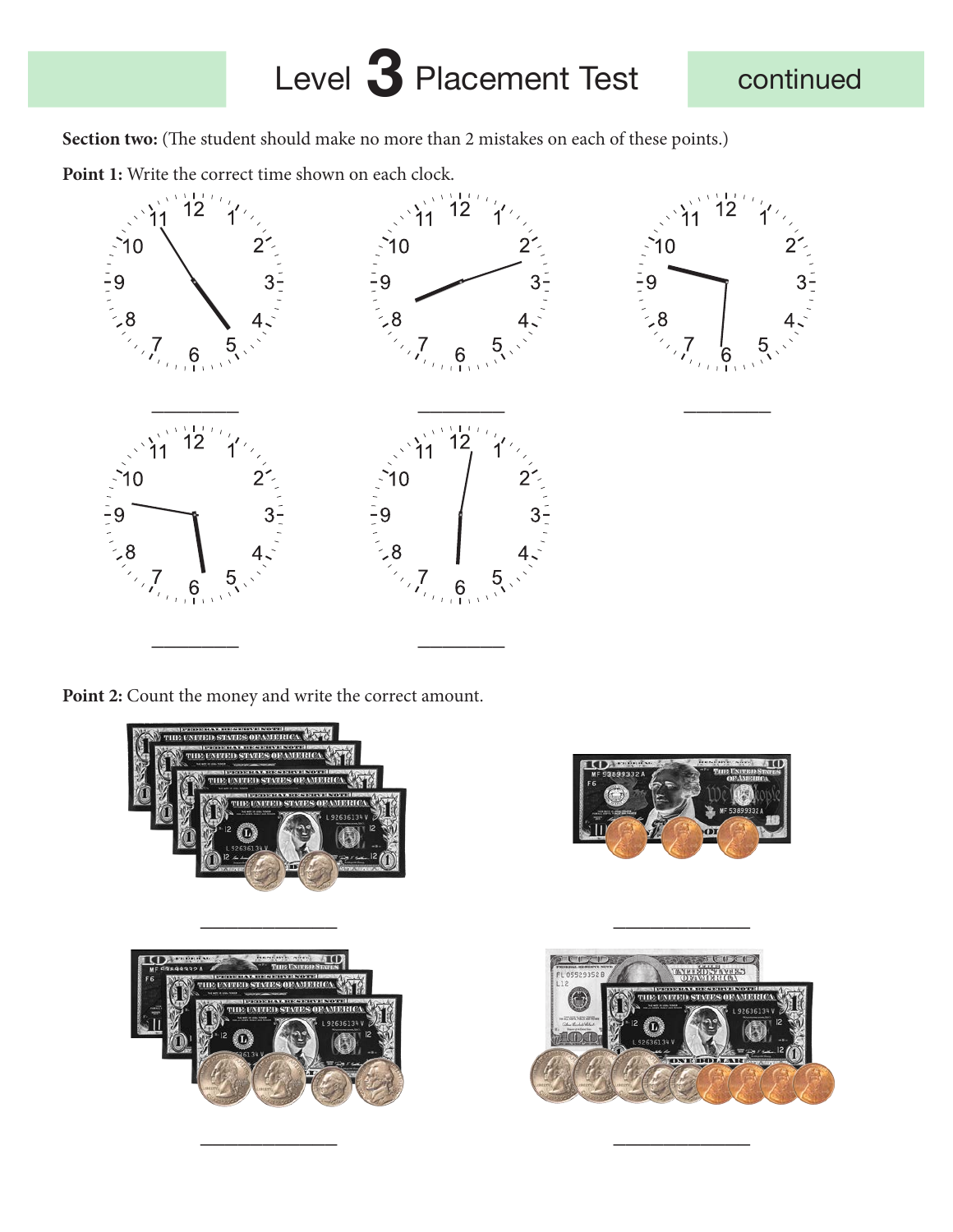



Point 3: Find the perimeter of each shape.





a square with 2 inch sides a rectangle with 1 inch width and 3 inch length

**Point 4:** Add and subtract.

| 28             | 41   | 344    | 872    | 498    |
|----------------|------|--------|--------|--------|
| $\overline{2}$ | qq   | $-217$ | $-653$ | $-269$ |
| 32             | 38   |        |        |        |
| $+ 50$         | + 61 |        |        |        |

\_\_\_\_\_\_\_\_\_\_\_ \_\_\_\_\_\_\_\_\_\_\_

**Point 5:** Measure these lines. Write the length.

 $\frac{1}{2}$ 

 $\frac{1}{2}$ 

 $\mathcal{R}$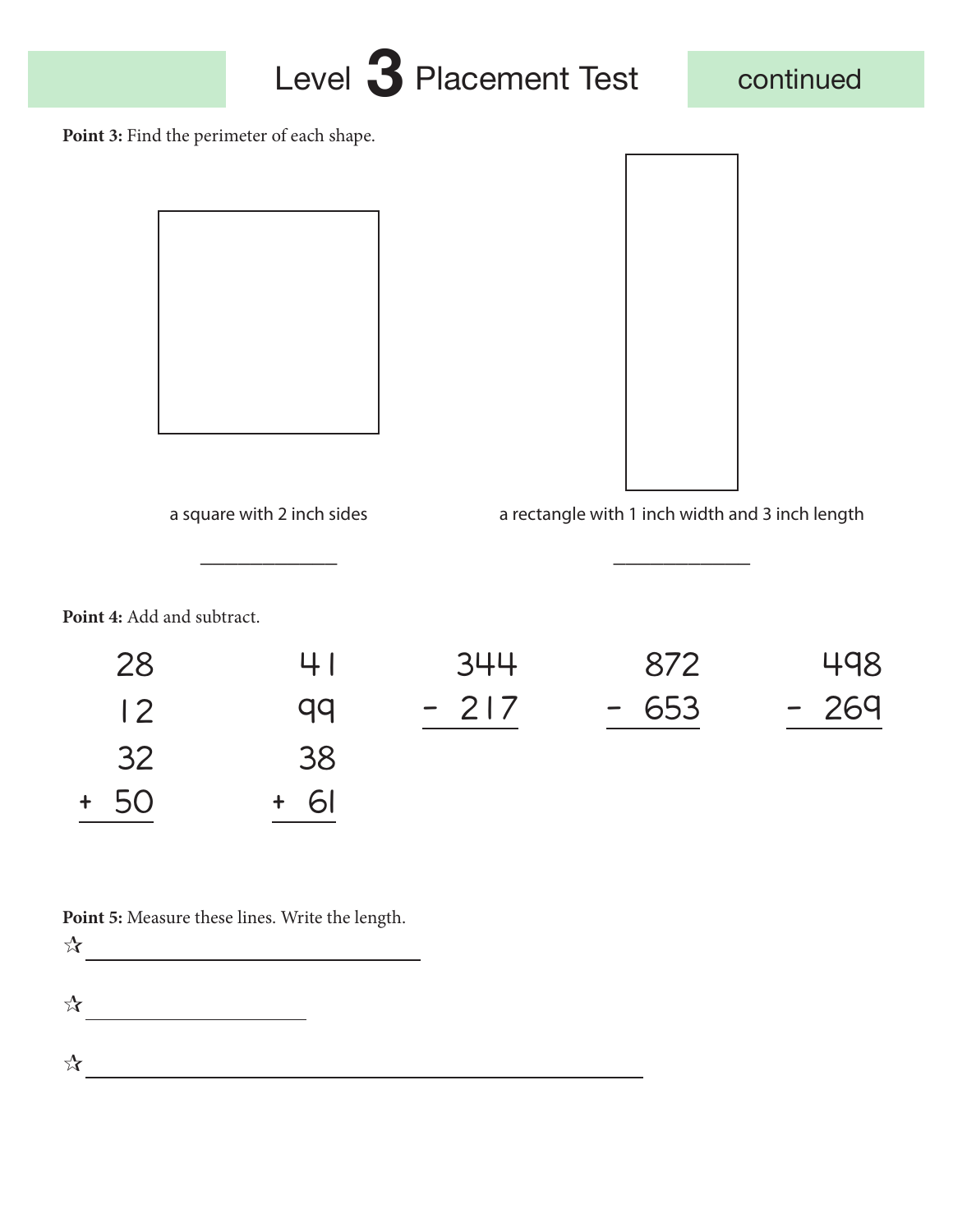## Level 3 Placement Solutions

Instructions for grading are found at the beginning of each section. **If your student understands all the concepts on the Level 3 Placement Test, they are ready to begin** *Math Lessons for a Living Education Level 3*. Please do not place an unprepared student in this book, as it will only frustrate them and inhibit them from learning.

**Section one:** (The student should make no more than 2 mistakes on each of these points.)

Point 1: Fill in the chart correctly.

|       | <b>Thousands</b> | Hundreds | Tens | Ones         |
|-------|------------------|----------|------|--------------|
| 6,011 |                  |          |      |              |
| 792   |                  |          |      | $\mathcal P$ |
| 4,009 |                  |          |      |              |
| 8,178 |                  |          |      |              |
| 2,060 |                  |          |      |              |

**Point 2:** Look at the numbers in the chart above. Color each even number, green. Color each odd number, blue.

Point 3: What numbers do odd numbers end in? 1, 3, 5, 7, 9

What numbers do even numbers end in? 2, 4, 6, 8, 0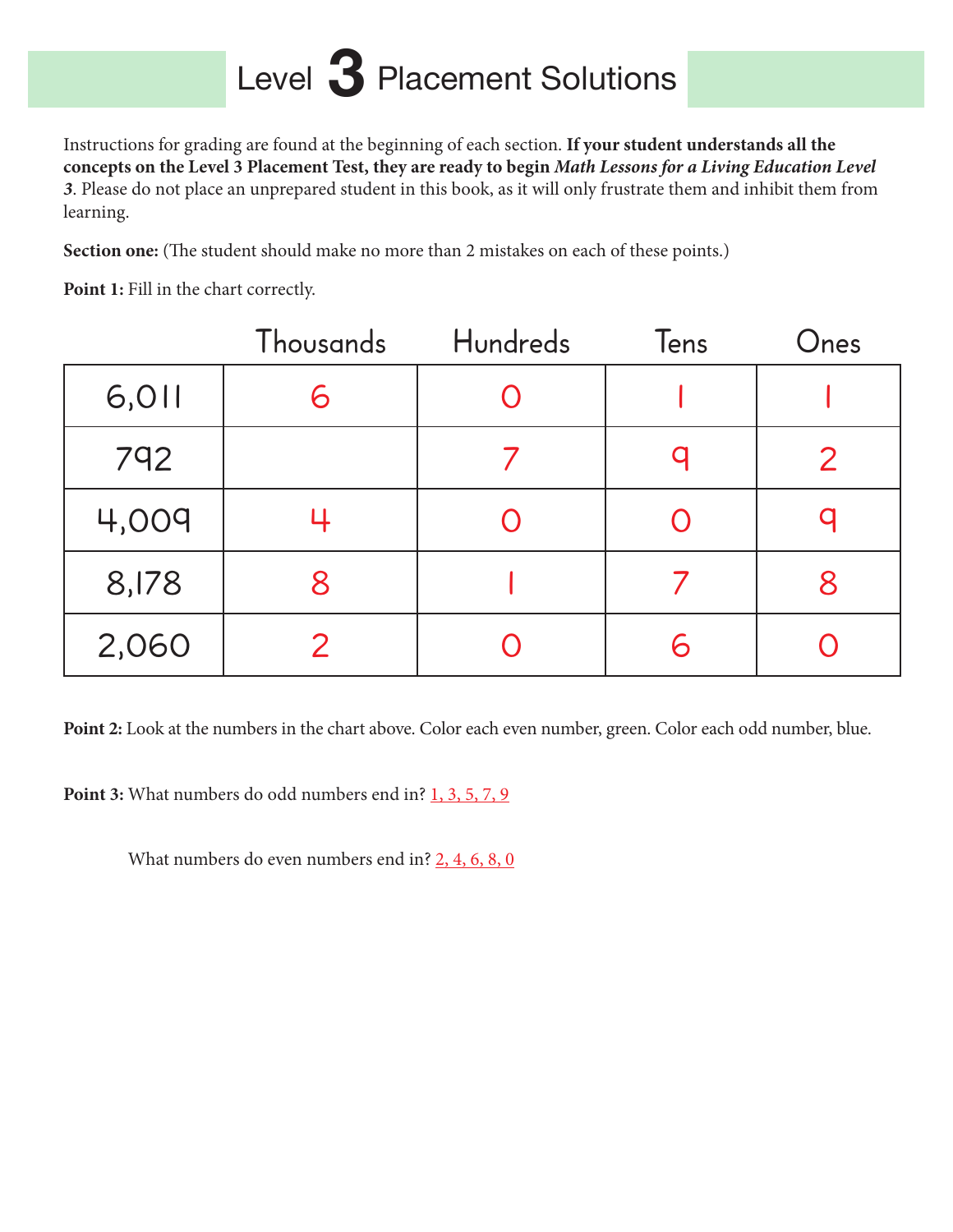#### Level 3 Placement Solutions continued

Section two: (The student should make no more than 2 mistakes on each of these points.)

Point 1: Write the correct time shown on each clock.



Point 2: Count the money and write the correct amount.











 $\frac{$4.20}{$10.03}$ 



#### \$12.65 \$101.99